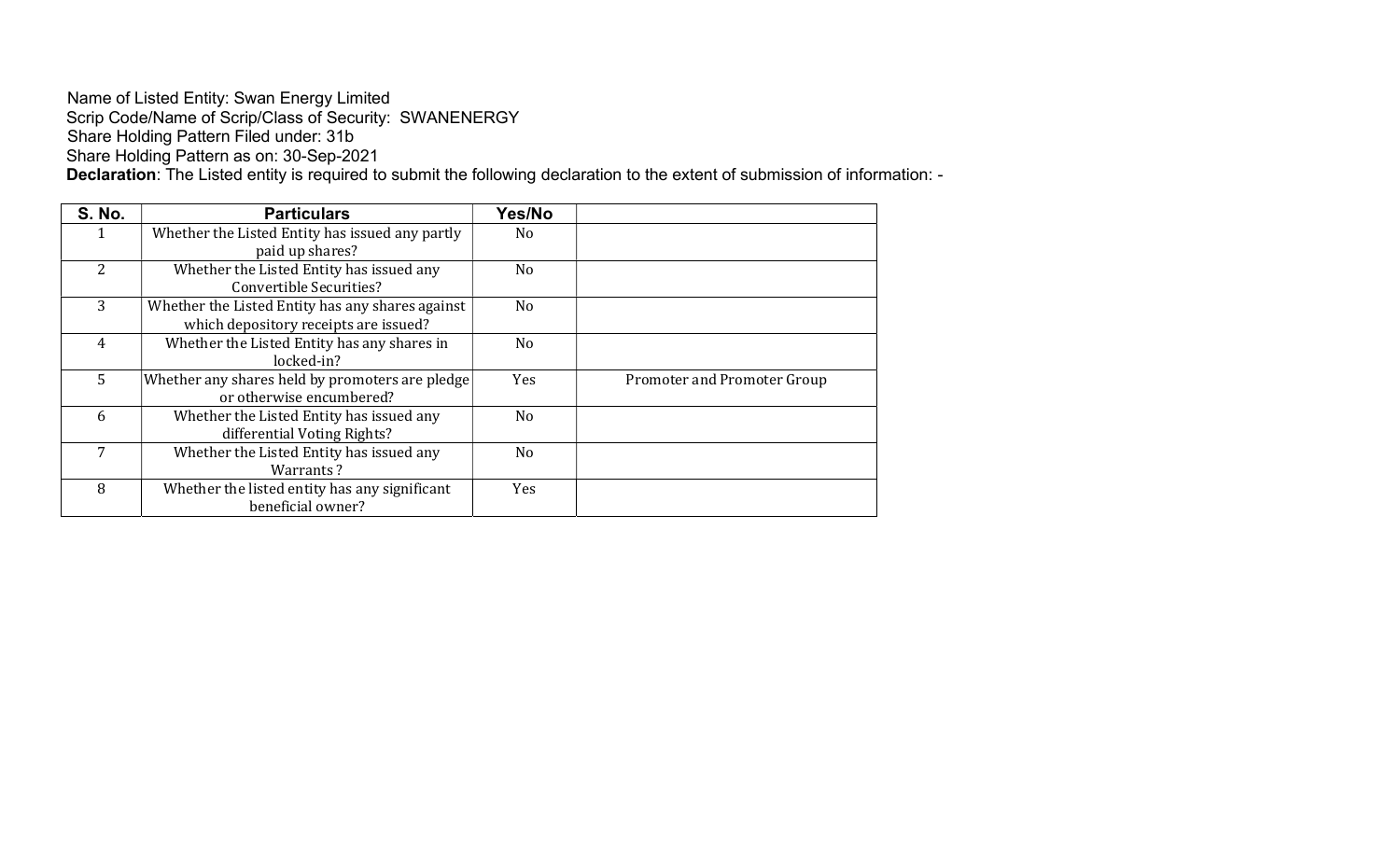# Table I - Summary Statement holding of specified securities

| Category (I)   | Category of<br>shareholder<br>(II)             | sharehold<br>ers<br>(III) | Nos. of  No. of fully paid-<br>up equity<br>shares<br>held<br>(IV) | No. of<br>Partly<br>paid-up<br>equity<br>shares<br>held<br>$($ V) | underlying<br><b>Depository</b><br>Receipts <sup>1</sup> | No. of shares Total nos. shares<br>held<br>$(VII) =$<br>$(IV)+(V)+$<br>(VI) | as a % of total<br>no. of shares<br>(Calculated as<br>per SCRR,<br>1957)<br>(VIII)<br>As a % of |                |                            | Shareholding   Number of Voting Rights held in each class of securities<br>(IX) |                            | <b>No. of Shares</b><br><b>Underlying</b><br><b>Outstanding</b><br>convertible<br>securities<br>(Including<br><b>Warrants)</b> | Shareholding, as a %<br>assuming full<br>conversion<br>of convertible<br>securities (as a<br>percentage of<br>diluted share |                | <b>Number of Locked in</b><br>shares<br><u>(XII)</u> | or<br>otherwise<br>encumbered<br>(XIII) |                     | Number of Shares pledged Number of equity<br>shares held<br>in<br>dematerialize<br>ed form<br>(XIV) |
|----------------|------------------------------------------------|---------------------------|--------------------------------------------------------------------|-------------------------------------------------------------------|----------------------------------------------------------|-----------------------------------------------------------------------------|-------------------------------------------------------------------------------------------------|----------------|----------------------------|---------------------------------------------------------------------------------|----------------------------|--------------------------------------------------------------------------------------------------------------------------------|-----------------------------------------------------------------------------------------------------------------------------|----------------|------------------------------------------------------|-----------------------------------------|---------------------|-----------------------------------------------------------------------------------------------------|
|                |                                                |                           |                                                                    |                                                                   |                                                          |                                                                             | $(A+B+C2)$                                                                                      |                | <b>No of Voting Rights</b> |                                                                                 | Total as a<br>% of $(A+B+$ | (X)                                                                                                                            | capital)<br>$(XI) = (VII) + (X)$<br>As a % of<br>$(A+B+C2)$                                                                 | No. (a)        | As a<br>% of total                                   | No. (a)                                 | As a<br>% of total  |                                                                                                     |
|                |                                                |                           |                                                                    |                                                                   |                                                          |                                                                             |                                                                                                 | Class eg: X    | Class eg:<br>V             | <b>Total</b>                                                                    | C)                         |                                                                                                                                |                                                                                                                             |                | Shares held<br>(b)                                   |                                         | Share s<br>held (b) |                                                                                                     |
| A              | Promoter &                                     | 13                        | 158500000                                                          | $\overline{0}$                                                    | $\overline{0}$                                           | 158500000                                                                   | 64.89                                                                                           | 158500000      | $\overline{0}$             | 158500000                                                                       | 64.89                      | $\overline{0}$                                                                                                                 | 64.89                                                                                                                       | $\overline{0}$ | $\overline{0}$                                       | 25321385                                | 15.98               | 158500000                                                                                           |
|                | Promoter<br>Group                              |                           |                                                                    |                                                                   |                                                          |                                                                             |                                                                                                 |                |                            |                                                                                 |                            |                                                                                                                                |                                                                                                                             |                |                                                      |                                         |                     |                                                                                                     |
| B              | Public                                         |                           | 11126 85757000                                                     | $\overline{0}$                                                    | $\overline{0}$                                           | 85757000                                                                    | 35.11                                                                                           | 85757000       | $\overline{0}$             | 85757000                                                                        | 35.11                      | $\overline{0}$                                                                                                                 | 35.11                                                                                                                       | $\overline{0}$ | $\overline{0}$                                       |                                         |                     | 84771100                                                                                            |
| $\mathbf C$    | Non<br>Promoter-<br>Non Public                 | $\overline{0}$            | 0                                                                  | $\overline{0}$                                                    | $\mathbf{0}$                                             | $\mathbf{0}$                                                                |                                                                                                 | $\theta$       | $\overline{0}$             | $\theta$                                                                        | $\overline{0}$             | $\boldsymbol{0}$                                                                                                               |                                                                                                                             | $\overline{0}$ | $\overline{0}$                                       |                                         |                     | $\mathbf{0}$                                                                                        |
| C <sub>1</sub> | Shares<br>underlying<br><b>DRs</b>             | $\theta$                  | $\theta$                                                           | $\overline{0}$                                                    | $\theta$                                                 | $\theta$                                                                    |                                                                                                 | $\theta$       | $\theta$                   | $\theta$                                                                        | $\theta$                   | $\overline{0}$                                                                                                                 |                                                                                                                             | $\theta$       | $\theta$                                             |                                         |                     | $\mathbf{0}$                                                                                        |
| C2             | Shares held<br>by<br>Employee<br><b>Trusts</b> | $\overline{0}$            | $\overline{0}$                                                     | $\overline{0}$                                                    | $\overline{0}$                                           | $\overline{0}$                                                              | $\theta$                                                                                        | $\overline{0}$ | $\overline{0}$             | $\overline{0}$                                                                  | $\overline{0}$             | $\overline{0}$                                                                                                                 | $\theta$                                                                                                                    | $\overline{0}$ | $\overline{0}$                                       |                                         |                     | $\overline{0}$                                                                                      |
|                | Total                                          |                           | 11139 244257000                                                    | $\overline{0}$                                                    | $\overline{0}$                                           | 244257000                                                                   | 100                                                                                             | 244257000      | $\overline{0}$             | 244257000                                                                       | 100                        | $\overline{0}$                                                                                                                 | 100                                                                                                                         | $\overline{0}$ | $\overline{0}$                                       |                                         |                     | 25321385 10.37 243271100                                                                            |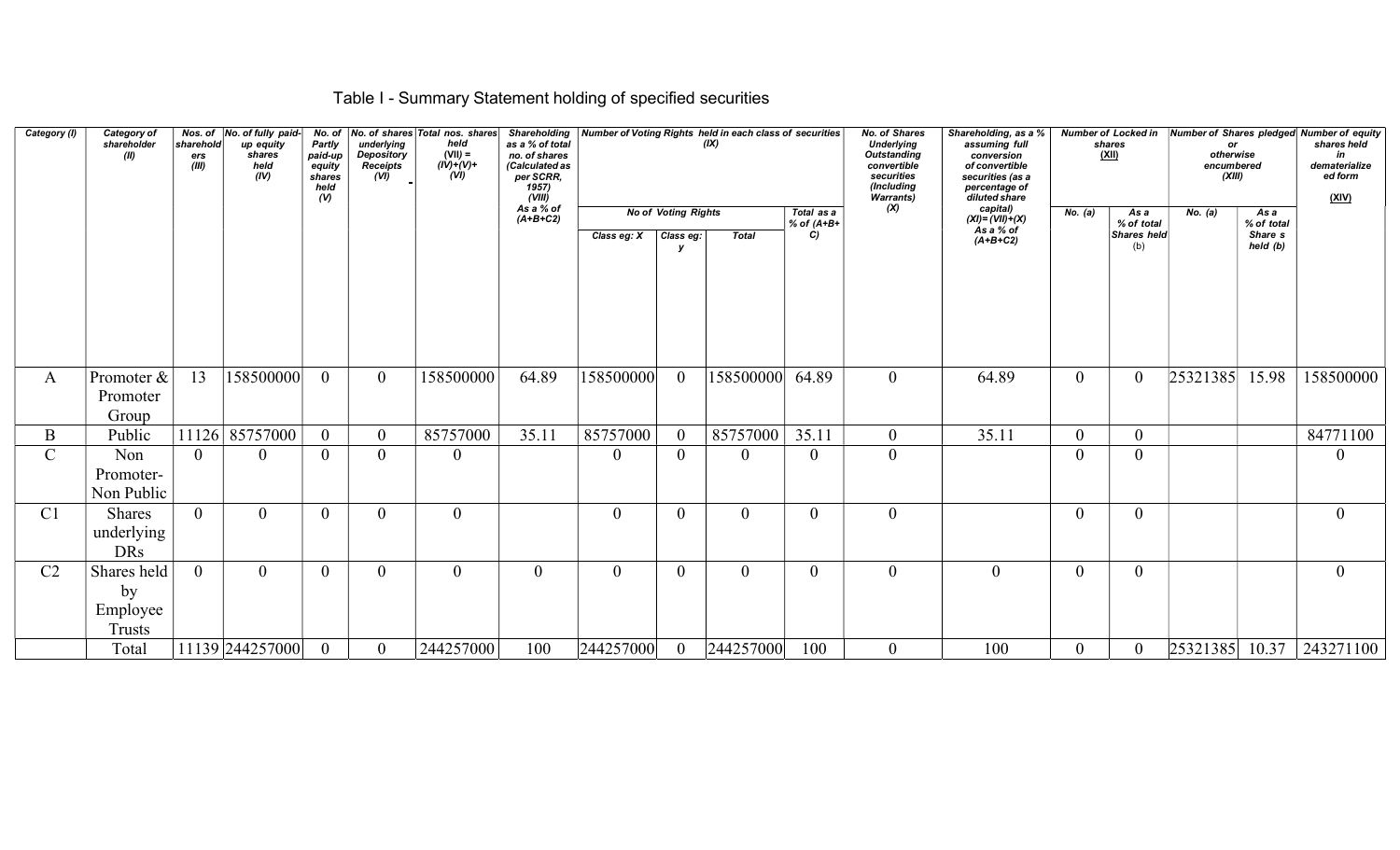# Table II - Statement showing shareholding pattern of the Promoter and Promoter Group

|              | <b>Category &amp; Name</b><br>of the<br><b>Shareholders</b><br>$\eta$ | PAN<br>(II) | No. of<br>shareholder<br>(III) | No. of<br>fully<br>paid<br>up<br>equity<br>share | Partly<br>paid-up<br>equity<br>shares<br>held<br>(V) | Nos. of<br>shares<br>underlying<br><b>Depository</b><br><b>Receipts</b><br>(VI) | <b>Total</b><br>nos.<br>shares<br>held<br>$(VII =$<br>$IV+V+VI$ | Shareholding %<br>calculate<br>d as per<br>SCRR,<br>1957<br>As a % of |                           |                            | <b>Number of Voting Rights held in</b><br>each class of securities<br>(IX) |                                            | No. of<br><b>Shares</b><br><b>Underlying</b><br><b>Outstanding</b><br>convertible<br>securities | Shareholding,<br>as a %<br>assuming<br>full<br>conversion<br>of                                 |                | Number of<br>Locked in<br>shares<br>(XII) | <b>Number of</b><br><b>Shares</b><br>pledged or<br>otherwise<br>encumbered<br>(XIII) |                               | Number of<br>equity<br>shares held<br>in<br>dematerializ<br>ed form |
|--------------|-----------------------------------------------------------------------|-------------|--------------------------------|--------------------------------------------------|------------------------------------------------------|---------------------------------------------------------------------------------|-----------------------------------------------------------------|-----------------------------------------------------------------------|---------------------------|----------------------------|----------------------------------------------------------------------------|--------------------------------------------|-------------------------------------------------------------------------------------------------|-------------------------------------------------------------------------------------------------|----------------|-------------------------------------------|--------------------------------------------------------------------------------------|-------------------------------|---------------------------------------------------------------------|
|              |                                                                       |             |                                | s held<br>(IV)                                   |                                                      |                                                                                 |                                                                 | $(A+B+C2)$<br>(VIII)                                                  |                           | <b>No of Voting Rights</b> |                                                                            | Total as  a %<br>of Total<br><b>Voting</b> | (Including<br>Warrants)<br>(X)                                                                  | convertible<br>securities (<br>as a                                                             | No. (a)        | As a<br>% of total<br>Shar es             | No. (a)                                                                              | As a<br>% of total<br>share s | (XIV)                                                               |
|              |                                                                       |             |                                |                                                  |                                                      |                                                                                 |                                                                 |                                                                       | Class X                   | Class Y                    | Tot al                                                                     | rights                                     |                                                                                                 | percentage<br>of diluted<br>share<br>capital)<br>$(XI) =$<br>(VII)+(X) as a<br>% of<br>$A+B+C2$ |                | held (b)                                  |                                                                                      | held (b)                      |                                                                     |
|              | Indian                                                                |             | $\mathbf{0}$                   | $\overline{0}$                                   | $\overline{0}$                                       | $\theta$                                                                        | $\overline{0}$                                                  | $\theta$                                                              | $\theta$                  | $\overline{0}$             | $\theta$                                                                   | $\theta$                                   | $\theta$                                                                                        | $\theta$                                                                                        | $\theta$       | $\Omega$                                  | $\mathbf{0}$                                                                         | $\mathbf{0}$                  | $\mathbf{0}$                                                        |
| a            | Individuals/Hindu<br>undivided Family                                 |             | $\overline{3}$                 | 86500                                            | $\overline{0}$                                       | $\overline{0}$                                                                  | 86500                                                           | 0.04                                                                  | 86500                     | $\overline{0}$             | 86500                                                                      | 0.04                                       | $\theta$                                                                                        | 0.04                                                                                            | $\theta$       | $\Omega$                                  | $\overline{0}$                                                                       | $\boldsymbol{0}$              | 86500                                                               |
|              | <b>VINITA NIKHIL</b><br><b>MERCHANT</b>                               | APZPM3319J  |                                | 41500                                            | $\overline{0}$                                       | $\theta$                                                                        | 41500                                                           | 0.02                                                                  | 41500                     | $\overline{0}$             | 41500                                                                      | 0.02                                       | $\overline{0}$                                                                                  | 0.02                                                                                            | $\theta$       | $\Omega$                                  | $\overline{0}$                                                                       | $\overline{0}$                | 41500                                                               |
|              | <b>BHAVIK NIKHIL</b><br><b>MERCHANT</b>                               | APYPM9298M  |                                | 41000                                            | $\overline{0}$                                       | $\theta$                                                                        | 41000                                                           | 0.02                                                                  | 41000                     | $\overline{0}$             | 41000                                                                      | 0.02                                       | $\overline{0}$                                                                                  | 0.02                                                                                            | $\theta$       | $\overline{0}$                            | $\overline{0}$                                                                       | $\overline{0}$                | 41000                                                               |
|              | NIKHIL VASANTLAL<br><b>MERCHANT</b>                                   | AAEPM1722D  |                                | 4000                                             | $\overline{0}$                                       | $\theta$                                                                        | 4000                                                            | $\overline{0}$                                                        | 4000                      | $\overline{0}$             | 4000                                                                       | $\overline{0}$                             | $\theta$                                                                                        | $\theta$                                                                                        | $\theta$       | $\Omega$                                  | $\overline{0}$                                                                       | $\overline{0}$                | 4000                                                                |
|              | Central Government/ State<br>Government(s)                            |             | $\mathbf{0}$                   | $\overline{0}$                                   | $\overline{0}$                                       | $\overline{0}$                                                                  | $\overline{0}$                                                  | $\mathbf{0}$                                                          | $\overline{0}$            | $\overline{0}$             | $\overline{0}$                                                             | $\mathbf{0}$                               | $\overline{0}$                                                                                  | $\theta$                                                                                        | $\theta$       | $\theta$                                  | $\overline{0}$                                                                       | $\overline{0}$                | $\overline{0}$                                                      |
| $\mathbf{c}$ | Financial Institutions/<br><b>Banks</b>                               |             | $\overline{0}$                 | $\overline{0}$                                   | $\overline{0}$                                       | $\overline{0}$                                                                  | $\overline{0}$                                                  | $\overline{0}$                                                        | $\overline{0}$            | $\overline{0}$             | $\overline{0}$                                                             | $\mathbf{0}$                               | $\overline{0}$                                                                                  | $\theta$                                                                                        | $\theta$       | $\theta$                                  | $\theta$                                                                             | $\overline{0}$                | $\overline{0}$                                                      |
| d            | Any Other (specify)                                                   |             | 10                             | 158413500                                        | $\overline{0}$                                       | $\theta$                                                                        | 158413500                                                       | 64.86                                                                 | 1584135 <br>$00\,$        | $\overline{0}$             | 1584135<br>00                                                              | 64.86                                      | $\overline{0}$                                                                                  | 64.86                                                                                           | $\Omega$       | $\overline{0}$                            | $\overline{\mathcal{L}}$                                                             |                               | 2532138 15.98 1584135<br>$00\,$                                     |
|              | <b>Bodies Corporate</b>                                               |             | 10                             | 158413500                                        | $\overline{0}$                                       | $\overline{0}$                                                                  | 158413500                                                       | 64.88                                                                 | 1584135<br>0 <sup>0</sup> | $\theta$                   | 1584135<br>00                                                              | 64.88                                      | $\overline{0}$                                                                                  | 64.88                                                                                           | $\overline{0}$ | $\overline{0}$                            | $\overline{\mathcal{L}}$                                                             |                               | 2532138 55.01 1584135<br>$00\,$                                     |
|              | DAVE IMPEX PRIVATE AAACD1314M<br><b>LIMITED</b>                       |             | $\mathbf{1}$                   | 46030400                                         | $\theta$                                             | $\theta$                                                                        | 46030400                                                        | 18.85                                                                 | 4603040<br>$\theta$       | $\theta$                   | 4603040<br>$\Omega$                                                        | 18.85                                      | $\overline{0}$                                                                                  | 18.85                                                                                           | $\theta$       | $\theta$                                  | 5                                                                                    |                               | 2532138 55.01 4603040                                               |
|              | <b>SWAN REALTORS</b><br>PRIVATE LIMITED                               | AAFCS3263D  |                                | 41589000                                         | $\theta$                                             | $\theta$                                                                        | 41589000                                                        | 17.03                                                                 | 4158900<br>$\theta$       | $\theta$                   | 4158900<br>$\theta$                                                        | 17.03                                      | $\overline{0}$                                                                                  | 17.03                                                                                           | $\theta$       | $\Omega$                                  | $\theta$                                                                             | $\theta$                      | 4158900<br>$\theta$                                                 |
|              | <b>SWAN ENGITECH</b><br><b>WORKS PRIVATE</b><br><b>LIMITED</b>        | AACS6331H   | $\overline{1}$                 | 38402858                                         | $\bf{0}$                                             | $\overline{0}$                                                                  | 38402858                                                        | 15.72                                                                 | 3840285<br>8              | $\overline{0}$             | 3840285 15.72<br>8                                                         |                                            | $\overline{0}$                                                                                  | 15.72                                                                                           | $\overline{0}$ | $\overline{0}$                            | $\overline{0}$                                                                       | $\overline{0}$                | 3840285<br>8                                                        |
|              | DAVE LEASING AND<br><b>HOLDINGS PRIVATE</b><br><b>LIMITED</b>         | AABCD3185F  |                                | 7440800                                          | $\theta$                                             | $\theta$                                                                        | 7440800                                                         | 3.05                                                                  | 7440800                   | $\overline{0}$             | 7440800                                                                    | 3.05                                       | $\theta$                                                                                        | 3.05                                                                                            | $\theta$       | $\Omega$                                  | $\overline{0}$                                                                       | $\Omega$                      | 7440800                                                             |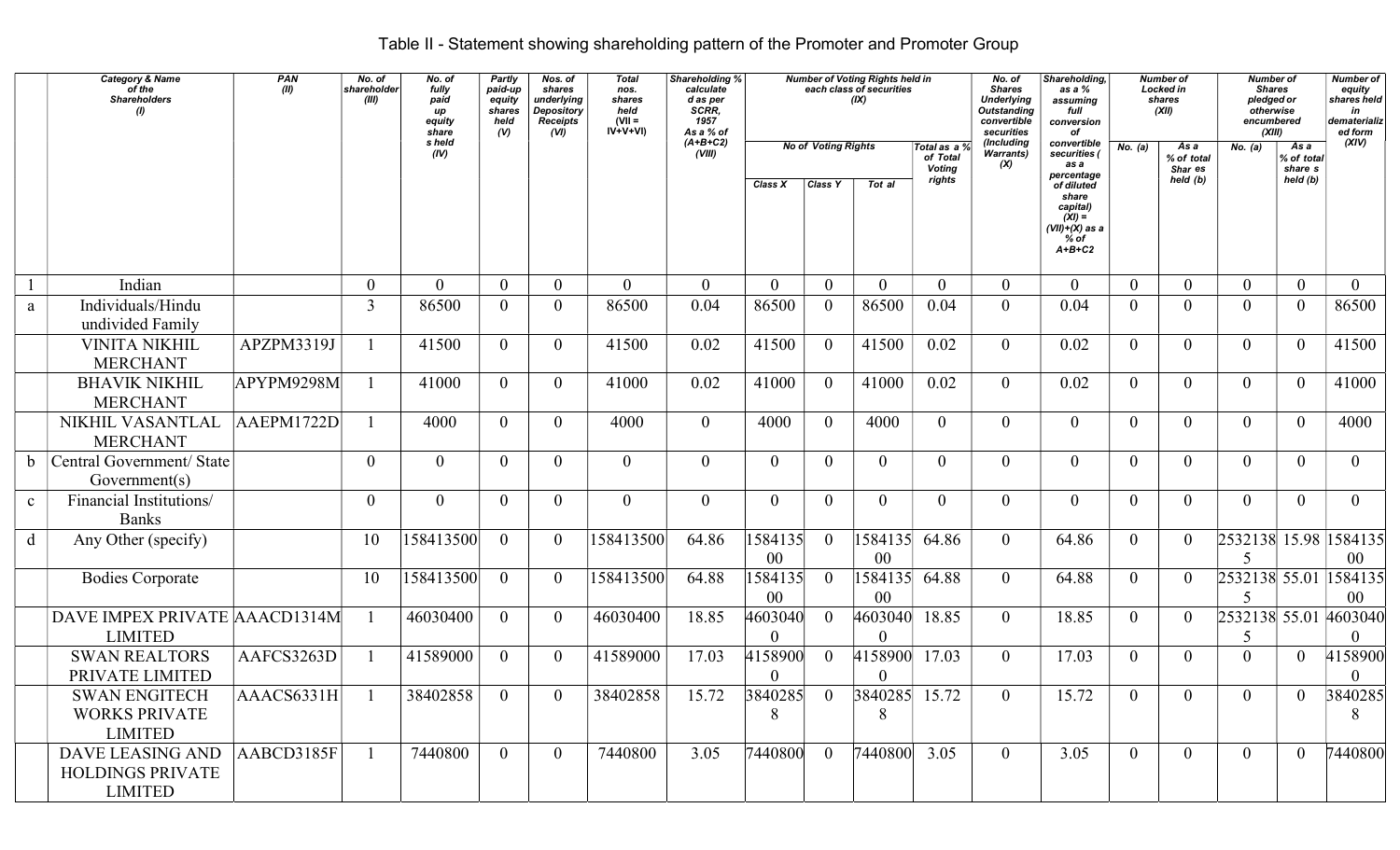|              | <b>SAHAJANAND SOAPS</b><br><b>AND CHEMICALS PVT</b><br><b>LTD</b>           | AACCS7368A |              | 6610000   |                | $\Omega$ | 6610000        | 2.71           | 6610000           | $\theta$       | 6610000        | 2.71           | $\theta$       | 2.71         |          |          | $\Omega$                            | $\overline{0}$ | 6610000                 |
|--------------|-----------------------------------------------------------------------------|------------|--------------|-----------|----------------|----------|----------------|----------------|-------------------|----------------|----------------|----------------|----------------|--------------|----------|----------|-------------------------------------|----------------|-------------------------|
|              | <b>DHANKALASH</b><br><b>TRADECOMM PRIVATE</b><br><b>LIMITED</b>             | AADCD1886F |              | 4000000   | $\theta$       | $\Omega$ | 4000000        | 1.64           | 4000000           | $\theta$       | 4000000        | 1.64           | $\theta$       | 1.64         | $\theta$ | $\Omega$ | $\theta$                            | $\theta$       | 4000000                 |
|              | <b>FORCEFUL VINCOM</b><br>PRIVATE LIMITED                                   | AABCF3799H |              | 4000000   | $\Omega$       | $\theta$ | 4000000        | 1.64           | 4000000           | $\theta$       | 4000000        | 1.64           | $\overline{0}$ | 1.64         | $\Omega$ | $\Omega$ | $\overline{0}$                      | $\overline{0}$ | 4000000                 |
|              | <b>BANSHIDHAR</b><br><b>TRADERS PRIVATE</b><br><b>LIMITED</b>               | AADCB8055E |              | 4000000   | $\theta$       | $\theta$ | 4000000        | 1.64           | 4000000           | $\theta$       | 4000000        | 1.64           | $\overline{0}$ | 1.64         | $\theta$ | $\Omega$ | $\overline{0}$                      | $\theta$       | 4000000                 |
|              | <b>INDERLOK</b><br><b>DEALCOMM PRIVATE</b><br><b>LIMITED</b>                | AACCI1061N |              | 4000000   | $\Omega$       | $\Omega$ | 4000000        | 1.64           | 4000000           | $\theta$       | 4000000        | 1.64           | $\Omega$       | 1.64         | $\Omega$ | $\Omega$ | $\theta$                            | $\theta$       | 4000000                 |
|              | <b>SWAN</b><br><b>INTERNATIONAL</b><br><b>LIMITED</b>                       | AAECS4774Q |              | 2340442   | $\Omega$       | $\theta$ | 2340442        | 0.96           | 2340442           | $\theta$       | 2340442        | 0.96           | $\overline{0}$ | 0.96         | $\Omega$ | $\Omega$ | $\theta$                            | $\theta$       | 2340442                 |
|              | Sub-Total $(A)(1)$                                                          |            | 13           | 158500000 | $\Omega$       | $\theta$ | 158500000      | 64.89          | 1585000<br>$00\,$ | $\overline{0}$ | 1585000<br>00  | 64.89          | $\theta$       | 64.89        | $\Omega$ | $\Omega$ | 2532138 15.98 1585000<br>5          |                | $00\,$                  |
| 2            | Foreign                                                                     |            | $\mathbf{0}$ | $\Omega$  | $\overline{0}$ | $\theta$ | $\overline{0}$ | $\mathbf{0}$   | $\overline{0}$    | $\overline{0}$ | $\overline{0}$ | $\overline{0}$ | $\overline{0}$ | $\mathbf{0}$ | $\theta$ | $\Omega$ | $\theta$                            | $\overline{0}$ | $\theta$                |
| a            | Individuals (Non-Resident<br>Individuals/Foreign<br>Individuals)            |            | $\theta$     | $\Omega$  | $\theta$       | $\Omega$ | $\theta$       | $\theta$       | $\theta$          | $\theta$       | $\overline{0}$ | $\theta$       | $\overline{0}$ | $\theta$     | $\Omega$ | $\Omega$ | $\Omega$                            | $\Omega$       | $\Omega$                |
| $\mathbf b$  | Government                                                                  |            | $\theta$     | $\Omega$  | $\theta$       | $\theta$ | $\overline{0}$ | $\theta$       | $\overline{0}$    | $\overline{0}$ | $\theta$       | $\theta$       | $\Omega$       | $\theta$     | $\theta$ | $\Omega$ | $\theta$                            | $\overline{0}$ | $\theta$                |
| $\mathbf{c}$ | Institutions                                                                |            | $\theta$     | $\Omega$  | $\theta$       | $\theta$ | $\theta$       | $\theta$       | $\theta$          | $\overline{0}$ | $\overline{0}$ | $\theta$       | $\Omega$       | $\theta$     | $\Omega$ | $\Omega$ | $\theta$                            | $\mathbf{0}$   | $\Omega$                |
| d            | Foreign Portfolio Investor                                                  |            | $\theta$     | $\Omega$  | $\theta$       | $\theta$ | $\theta$       | $\theta$       | $\Omega$          | $\theta$       | $\theta$       | $\theta$       | $\Omega$       | $\theta$     | $\Omega$ | $\Omega$ | $\theta$                            | $\theta$       | $\Omega$                |
| $\mathbf{e}$ | Any Other (specify)                                                         |            | $\mathbf{0}$ | $\Omega$  | $\theta$       | $\theta$ | $\theta$       | $\theta$       | $\overline{0}$    | $\overline{0}$ | $\overline{0}$ | $\theta$       | $\Omega$       | $\theta$     | $\Omega$ | $\Omega$ | $\theta$                            | $\overline{0}$ | $\theta$                |
|              | Sub-Total $(A)(2)$                                                          |            | $\mathbf{0}$ | $\Omega$  | $\theta$       | $\theta$ | $\overline{0}$ | $\overline{0}$ | $\theta$          | $\overline{0}$ | $\overline{0}$ | $\mathbf{0}$   | $\overline{0}$ | $\theta$     | $\theta$ | $\theta$ | $\theta$                            | $\overline{0}$ | $\Omega$                |
|              | Total Shareholding of<br>Promoter and Promoter<br>Group $(A)=(A)(1)+(A)(2)$ |            | 13           | 158500000 | $\Omega$       | $\theta$ | 158500000      | 64.89          | 1585000<br>00     | $\overline{0}$ | 1585000<br>00  | 64.89          | $\overline{0}$ | 64.89        | $\Omega$ |          | 2532138<br>$\overline{\mathcal{L}}$ |                | 15.98 1585000<br>$00\,$ |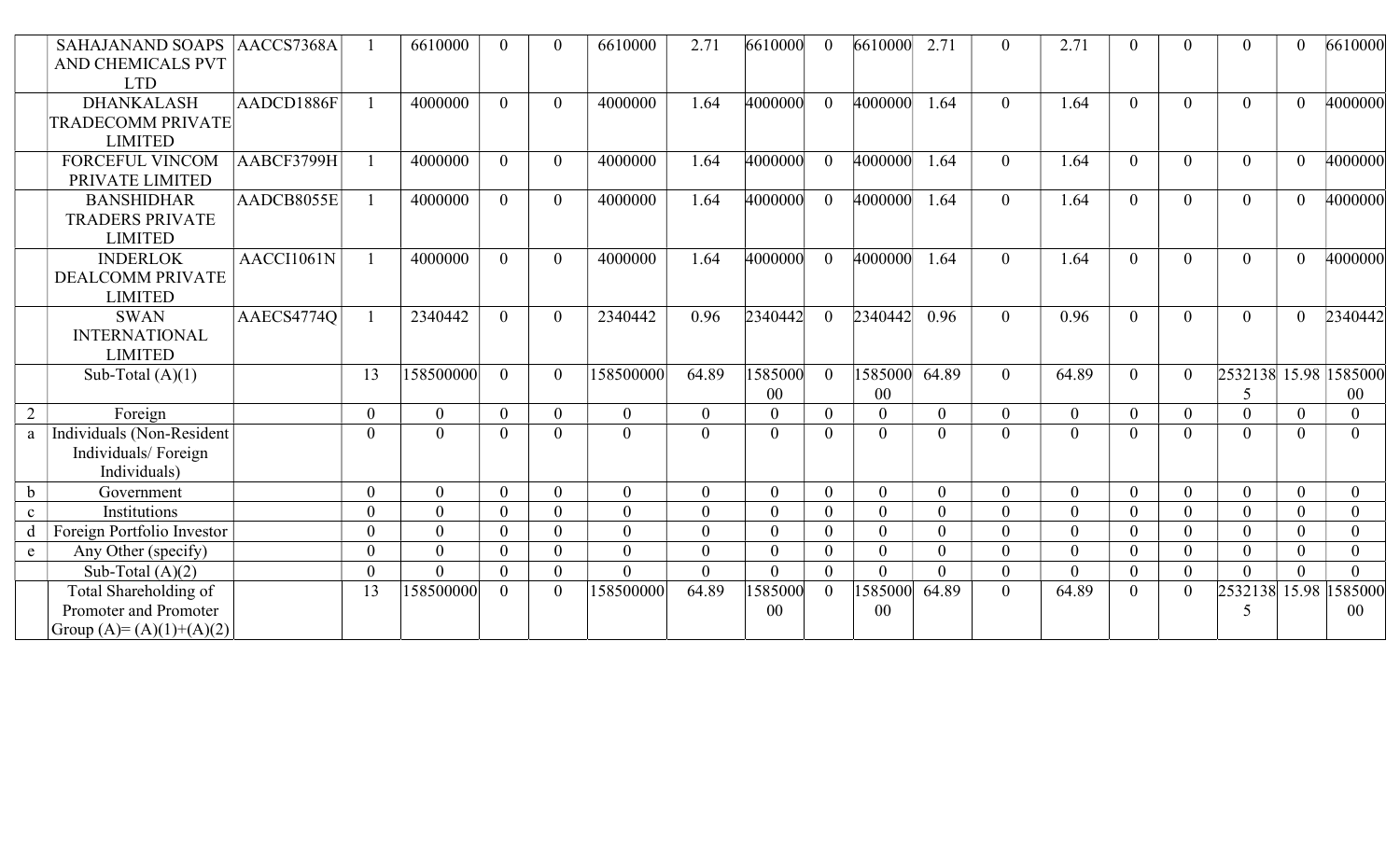# Table III - Statement showing shareholding pattern of the public shareholder

|             | Category & Name of AN (II)<br>the Shareholders<br>$\omega$ |                        | Nos. of<br>(III) | No. of fully<br>share paid-up equity equity shares<br>older share sheld (IV) held (V) |                 | Partly paid-up Nos. of shares Total nos. Shareholder ding<br>underlying<br>Depository<br>Receipts (VI) | $VII =$<br>$IV+V+VI$ | shares held $%$ calculate d as<br>$ per$ SCRR, 1957<br>As a % of<br>$(A+B+C2)$ VIII |                                     |                 | Number of Voting Rights held in each class of<br>securities<br>(IX) |                                                  | No. of Shares<br><b>Underlying</b><br>Outstanding<br>convertible<br>securities<br>(including | Total shareholding,<br>as a % assuming<br>full conversion of<br>convertible<br>securities (as a<br>percentage of |             | <b>Number of Locked in</b><br>shares (XII) | <b>Number of Shares</b><br>pledged or otherwise<br>encumbered (XIII) |                                                     | <b>Number of</b><br>equity shares<br>held in<br>dematerialize<br>ed form (XIV) |
|-------------|------------------------------------------------------------|------------------------|------------------|---------------------------------------------------------------------------------------|-----------------|--------------------------------------------------------------------------------------------------------|----------------------|-------------------------------------------------------------------------------------|-------------------------------------|-----------------|---------------------------------------------------------------------|--------------------------------------------------|----------------------------------------------------------------------------------------------|------------------------------------------------------------------------------------------------------------------|-------------|--------------------------------------------|----------------------------------------------------------------------|-----------------------------------------------------|--------------------------------------------------------------------------------|
|             |                                                            |                        |                  |                                                                                       |                 |                                                                                                        |                      |                                                                                     | <b>No of Voting Rights</b><br>ass X | ass Y           | Tot al                                                              | Total as a %<br>of Total<br><b>Voting rights</b> | Warrants) $(X)$                                                                              | diluted share<br>capital)<br>(XI)                                                                                | No. (a)     | As a<br>% of total<br>Shar es held<br>(b)  | No.<br>(Not applicable % of total<br>(a)                             | As a<br>share s<br>held (Not<br>applicable<br>) (b) |                                                                                |
|             | Institutions                                               |                        | n                | $\Omega$                                                                              |                 |                                                                                                        | $\Omega$             |                                                                                     | $ 0\rangle$                         |                 | n                                                                   | $\Omega$                                         |                                                                                              |                                                                                                                  | $\Omega$    |                                            |                                                                      |                                                     | $\Omega$                                                                       |
|             | Mutual<br>Funds/                                           |                        |                  | 379                                                                                   |                 |                                                                                                        | 379                  |                                                                                     | 379                                 | n               | 379                                                                 |                                                  |                                                                                              |                                                                                                                  |             |                                            |                                                                      |                                                     | 379                                                                            |
|             | Venture<br>Capital Funds                                   |                        |                  |                                                                                       |                 |                                                                                                        |                      |                                                                                     |                                     |                 |                                                                     |                                                  |                                                                                              |                                                                                                                  |             |                                            |                                                                      |                                                     |                                                                                |
|             | Alternate<br>Investment                                    |                        | $ 0\rangle$      | $\bf{0}$                                                                              | $\vert 0 \vert$ | $\vert 0 \vert$                                                                                        | $\vert 0 \vert$      | $\vert 0 \vert$                                                                     | $\sim$<br>K)                        | $\vert 0 \vert$ | $\vert 0 \vert$                                                     | $\vert 0 \vert$                                  | $\Omega$                                                                                     | $\vert 0 \vert$                                                                                                  | $\sim$<br>U | $\vert 0 \vert$                            |                                                                      |                                                     | $\vert 0 \vert$                                                                |
| $\mathbf d$ | Funds<br>Foreign<br>Venture<br>Capital<br>Investors        |                        | $\Omega$         | $\Omega$                                                                              |                 | $\Omega$                                                                                               | $\Omega$             |                                                                                     | $\Omega$                            |                 | n.                                                                  | $\Omega$                                         |                                                                                              |                                                                                                                  | n.          |                                            |                                                                      |                                                     |                                                                                |
|             | Foreign<br>Portfolio<br>Investors                          |                        | 10               | 19708738 0                                                                            |                 |                                                                                                        | 19708738.07          |                                                                                     | 197087380                           |                 | 1970878.07<br>38                                                    |                                                  |                                                                                              | 8.07                                                                                                             | $\Omega$    |                                            |                                                                      |                                                     | 19708738                                                                       |
|             | <b>ARES</b><br><b>DIVERSIFIE</b>                           | AAHCA2144B 1           |                  | 7922310                                                                               |                 |                                                                                                        | 7922310 3.24         |                                                                                     | 7922310 0                           |                 | $79223\overline{13.24}$                                             |                                                  |                                                                                              | 3.24                                                                                                             | n           |                                            |                                                                      |                                                     | 7922310                                                                        |
|             | <b>ALBULA</b><br><b>INVESTMEN</b><br><b>T FUND LTD</b>     | AAHCA3597Q 1           |                  | 5005765                                                                               |                 |                                                                                                        | 5005765 2.05         |                                                                                     | $5005765$ 0                         |                 | 5005762.05                                                          |                                                  |                                                                                              | 2.05                                                                                                             | n           |                                            |                                                                      |                                                     | 5005765                                                                        |
|             | <b>HYPNOS</b><br><b>FUND</b><br>LIMITED                    | AACCH6785N 1           |                  | 3502908                                                                               |                 |                                                                                                        | 3502908 1.43         |                                                                                     | $3502908$ 0                         |                 | $350290$  1.43                                                      |                                                  |                                                                                              | 1.43                                                                                                             | n           |                                            |                                                                      |                                                     | 3502908                                                                        |
|             | <b>STRATEGY</b><br>FUND LTD                                | EOS MULTI AADCE0686N 1 |                  | 2905401                                                                               |                 |                                                                                                        | 2905401 1.19         |                                                                                     | $2905401$ 0                         |                 | 290540 1.19                                                         |                                                  |                                                                                              | $ 1.19\rangle$                                                                                                   | $\Omega$    |                                            |                                                                      |                                                     | 2905401                                                                        |
|             | Financial<br>Institutions/                                 |                        |                  | 106504                                                                                |                 |                                                                                                        | 106504 0.04          |                                                                                     | 106504                              |                 | 1065040.04                                                          |                                                  |                                                                                              | 0.04                                                                                                             | n           |                                            |                                                                      |                                                     | 6004                                                                           |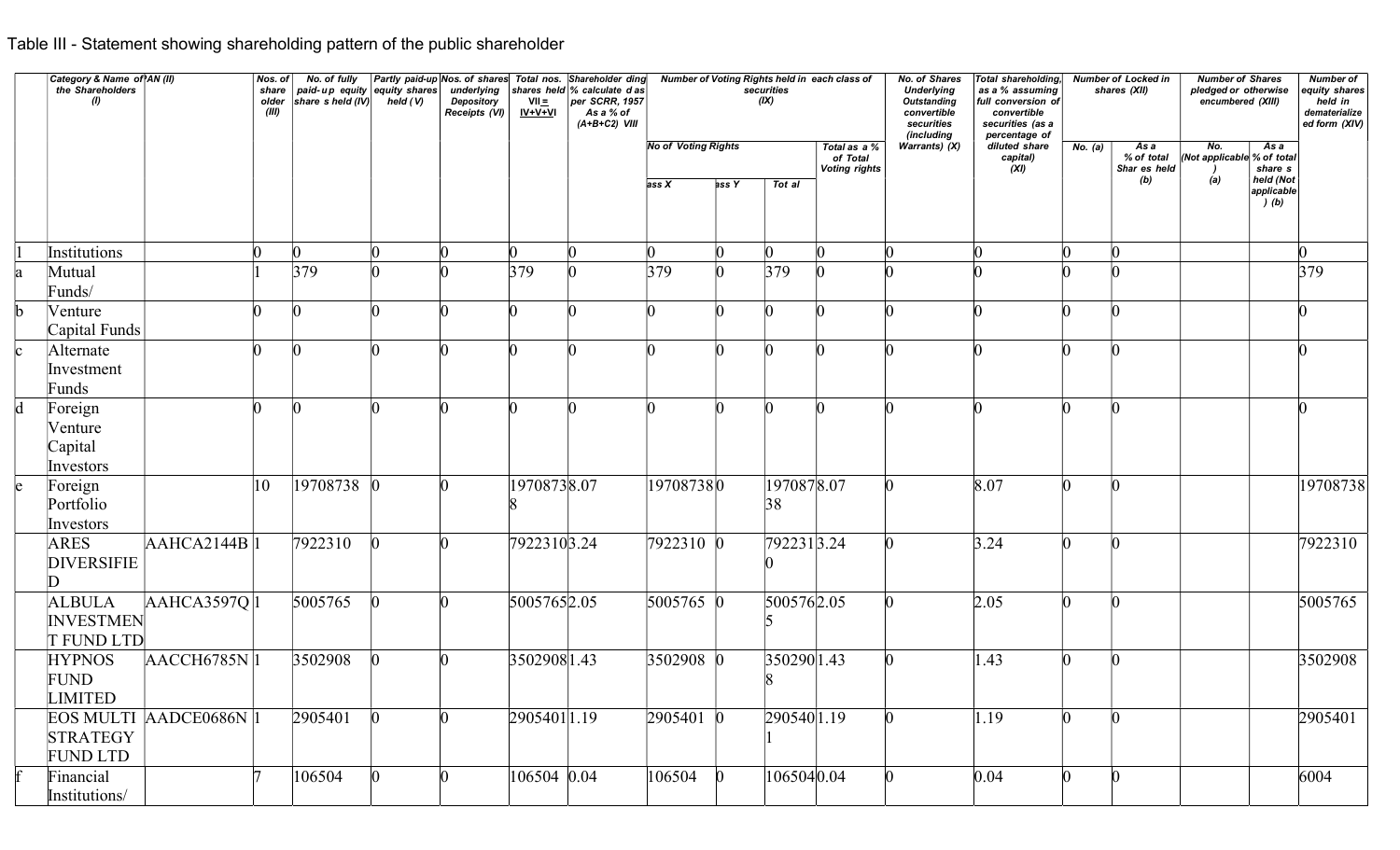|                 | Banks                      |    |              |                 |               |             |              |              |          |          |       |                 |  |          |  |
|-----------------|----------------------------|----|--------------|-----------------|---------------|-------------|--------------|--------------|----------|----------|-------|-----------------|--|----------|--|
| g               | Insurance                  |    | 8448645      |                 | 8448645 3.46  | 8448645 0   |              | 8448643.46   |          |          | 3.46  | n               |  | 8448645  |  |
|                 | Companies                  |    |              |                 |               |             |              |              |          |          |       |                 |  |          |  |
|                 | <b>LIFE</b><br>AACL0582H 1 |    | 8448645      | $\bf{0}$        | 8448645 3.46  | 8448645 0   |              | 8448643.46   |          | n        | 3.46  | $\vert 0 \vert$ |  | 8448645  |  |
|                 | <b>INSURANCE</b>           |    |              |                 |               |             |              |              |          |          |       |                 |  |          |  |
|                 | CORPORATI                  |    |              |                 |               |             |              |              |          |          |       |                 |  |          |  |
|                 | ON OF                      |    |              |                 |               |             |              |              |          |          |       |                 |  |          |  |
|                 | <b>INDIA</b>               | n  |              |                 |               |             |              |              |          |          |       |                 |  |          |  |
| $\mathbf{h}$    | Provident                  |    |              | n               |               |             |              | <sub>0</sub> | $\Omega$ |          |       |                 |  |          |  |
|                 | Funds/<br>Pension          |    |              |                 |               |             |              |              |          |          |       |                 |  |          |  |
|                 | Funds                      |    |              |                 |               |             |              |              |          |          |       |                 |  |          |  |
|                 | Any Other                  | n  |              | n               |               |             | n            | n            | n        |          |       | n               |  |          |  |
|                 | (specify)                  |    |              |                 |               |             |              |              |          |          |       |                 |  |          |  |
|                 | Sub-Total                  | 19 | $28264266$ 0 |                 | 2826426 11.57 | 282642660   |              | 282642 11.57 |          |          | 11.57 | $\Omega$        |  | 28163766 |  |
|                 | (B)(1)                     |    |              |                 |               |             |              | 66           |          |          |       |                 |  |          |  |
| $\vert$ 2       | Central                    | n  |              | n               |               |             |              |              |          |          |       | $\Omega$        |  |          |  |
|                 | Government/                |    |              |                 |               |             |              |              |          |          |       |                 |  |          |  |
|                 | State                      |    |              |                 |               |             |              |              |          |          |       |                 |  |          |  |
|                 | Government(s)              |    |              |                 |               |             |              |              |          |          |       |                 |  |          |  |
|                 | $ $ President of           |    |              |                 |               |             |              |              |          |          |       |                 |  |          |  |
|                 | India                      |    |              |                 |               |             |              |              |          |          |       |                 |  |          |  |
|                 | Sub-Total                  | n  | ľ            | $\Omega$        |               | n           | <sup>n</sup> | $\Omega$     | $\Omega$ | $\Omega$ | n     | n               |  |          |  |
|                 | (B)(2)                     |    |              |                 |               |             |              |              |          |          |       |                 |  |          |  |
| $\vert$ 3       | Non-                       | ∩  |              |                 |               |             |              | n            |          |          |       |                 |  |          |  |
|                 | institutions               |    |              |                 |               |             |              |              |          |          |       |                 |  |          |  |
| la              | Individuals -              |    | 1068 5533633 | $\vert 0 \vert$ | 55336332.26   | $5533633$ 0 |              | 5533632.26   |          | $\Omega$ | 2.26  | n.              |  | 4774733  |  |
|                 |                            |    |              |                 |               |             |              |              |          |          |       |                 |  |          |  |
|                 | Individual                 |    | 1068 5205433 | $\Omega$        | 52054332.13   | 5205433 0   |              | 5205432.13   |          |          | 2.13  | n.              |  | 4446533  |  |
|                 | shareholders               |    |              |                 |               |             |              |              |          |          |       |                 |  |          |  |
|                 | holding                    |    |              |                 |               |             |              |              |          |          |       |                 |  |          |  |
|                 | nominal share              |    |              |                 |               |             |              |              |          |          |       |                 |  |          |  |
|                 | capital up to              |    |              |                 |               |             |              |              |          |          |       |                 |  |          |  |
|                 | Rs. 2 lakhs.               |    |              |                 |               |             |              |              |          |          |       |                 |  |          |  |
| $\overline{ii}$ | Individual                 |    | 328200       | O.              | 328200 0.13   | 328200      | 0            | 3282000.13   |          |          | 0.13  |                 |  | 328200   |  |
|                 | shareholders               |    |              |                 |               |             |              |              |          |          |       |                 |  |          |  |
|                 | holding                    |    |              |                 |               |             |              |              |          |          |       |                 |  |          |  |
|                 | nominal share              |    |              |                 |               |             |              |              |          |          |       |                 |  |          |  |
|                 | capital in                 |    |              |                 |               |             |              |              |          |          |       |                 |  |          |  |
|                 | excess of Rs.              |    |              |                 |               |             |              |              |          |          |       |                 |  |          |  |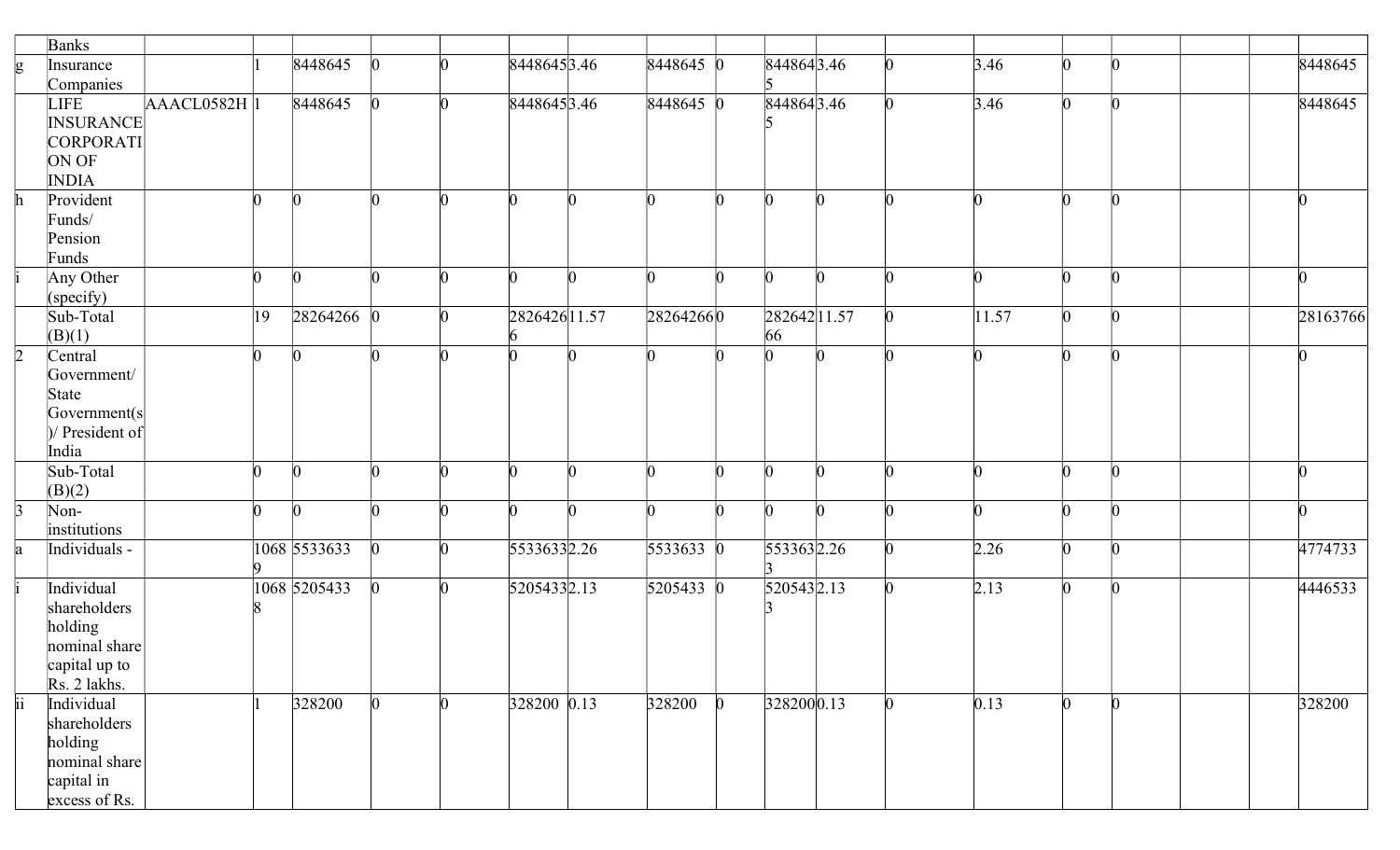|              | $2$ lakhs.                  |                       |     |              |                 |   |               |                         |                 |              |   |                 |       |   |                 |          |
|--------------|-----------------------------|-----------------------|-----|--------------|-----------------|---|---------------|-------------------------|-----------------|--------------|---|-----------------|-------|---|-----------------|----------|
| b            | <b>NBFCs</b>                |                       |     |              |                 |   |               |                         |                 |              |   |                 |       |   |                 |          |
|              | registered                  |                       |     |              |                 |   |               |                         |                 |              |   |                 |       |   |                 |          |
|              | with RBI                    |                       |     |              |                 |   |               |                         |                 |              |   |                 |       |   |                 |          |
| c            | Employee                    |                       |     |              |                 |   |               |                         |                 |              | n |                 |       |   | $\Omega$        |          |
|              | Trusts                      |                       |     |              |                 |   |               |                         |                 |              |   |                 |       |   |                 |          |
| $\mathsf{d}$ | Overseas                    |                       |     |              |                 |   |               |                         |                 |              | n |                 |       |   |                 |          |
|              | Depositories                |                       |     |              |                 |   |               |                         |                 |              |   |                 |       |   |                 |          |
|              | (holding DRs)               |                       |     |              |                 |   |               |                         |                 |              |   |                 |       |   |                 |          |
|              | (balancing                  |                       |     |              |                 |   |               |                         |                 |              |   |                 |       |   |                 |          |
|              | figure)                     |                       |     |              |                 |   |               |                         |                 |              |   |                 |       |   |                 |          |
| le           | Any Other                   |                       | 418 | $51959101$ 0 |                 |   | 519591021.27  | 519591010               |                 | 51959121.27  |   |                 | 21.27 | n | $\Omega$        | 51832601 |
|              | (specify)                   |                       |     |              |                 |   |               |                         |                 | 01           |   |                 |       |   |                 |          |
|              | <b>Bodies</b>               |                       | 80  | $27161061$ 0 |                 |   | 2716106 11.12 | $27161061$ <sub>0</sub> |                 | 271610 11.12 |   |                 | 11.12 | n | $\Omega$        | 27091061 |
|              | Corporate                   |                       |     |              |                 |   |               |                         |                 | 61           |   |                 |       |   |                 |          |
|              | <b>KASTURI</b>              | AADCK7022Q 1          |     | $10226083$ 0 |                 |   | 10226084.19   | 102260830               |                 | 1022604.19   |   |                 | 4.19  |   | n               | 10226083 |
|              | <b>VINTRADE</b>             |                       |     |              |                 |   |               |                         |                 | 83           |   |                 |       |   |                 |          |
|              | <b>PRIVATE</b>              |                       |     |              |                 |   |               |                         |                 |              |   |                 |       |   |                 |          |
|              | <b>LIMITED</b>              |                       |     |              |                 |   |               |                         |                 |              |   |                 |       |   |                 |          |
|              | TIRUPATI                    | AAACT3169Q 1          |     | 7695000      |                 |   | 7695000 3.15  | 7695000 0               |                 | 769500 3.15  |   |                 | 3.15  |   | $\Omega$        | 7695000  |
|              | <b>AGENCIES</b>             |                       |     |              |                 |   |               |                         |                 |              |   |                 |       |   |                 |          |
|              | <b>PRIVATE</b>              |                       |     |              |                 |   |               |                         |                 |              |   |                 |       |   |                 |          |
|              | <b>LIMITED</b>              |                       |     |              |                 |   |               |                         |                 |              |   |                 |       | ∩ | $\Omega$        |          |
|              | NEEDFUL                     | AADCN5282H 1          |     | 4114434      |                 |   | 4114434 1.68  | $4114434$ 0             |                 | 411443 1.68  |   |                 | 1.68  |   |                 | 4114434  |
|              | <b>DEALCOM</b><br>M PRIVATE |                       |     |              |                 |   |               |                         |                 |              |   |                 |       |   |                 |          |
|              | <b>LIMITED</b>              |                       |     |              |                 |   |               |                         |                 |              |   |                 |       |   |                 |          |
|              |                             | SURYAKAN AANCS1976K 1 |     | 2886345      |                 |   | 2886345 1.18  | $2886345$ 0             |                 | 2886341.18   |   |                 | 1.18  |   | $\Omega$        | 2886345  |
|              | <b>CHAN</b>                 |                       |     |              |                 |   |               |                         |                 |              |   |                 |       |   |                 |          |
|              | <b>VINIMAY</b>              |                       |     |              |                 |   |               |                         |                 |              |   |                 |       |   |                 |          |
|              | <b>PRIVATE</b>              |                       |     |              |                 |   |               |                         |                 |              |   |                 |       |   |                 |          |
|              | <b>LIMITED</b>              |                       |     |              |                 |   |               |                         |                 |              |   |                 |       |   |                 |          |
|              | Clearing                    |                       | 39  | 68724        | $\vert 0 \vert$ |   | 68724 0.03    | 68724                   | $\vert 0 \vert$ | 68724 0.03   |   | $\vert 0 \vert$ | 0.03  | N | $\vert 0 \vert$ | 68724    |
|              | Members                     |                       |     |              |                 |   |               |                         |                 |              |   |                 |       |   |                 |          |
|              | <b>HUF</b>                  |                       | 186 | 361821       | $\overline{0}$  |   | 361821 0.15   | 361821                  |                 | 361821 0.15  |   | $\vert 0 \vert$ | 0.15  | 0 | $\vert 0 \vert$ | 361821   |
|              | <b>IEPF</b>                 |                       |     | 603463       | $\overline{0}$  |   | 603463 0.25   | 603463                  |                 | 6034630.25   |   | $\vert 0 \vert$ | 0.25  |   | $\vert 0 \vert$ | 603463   |
|              | <b>LLP</b>                  |                       | 6   | 495527       | $\Omega$        |   | 495527 0.2    | 495527                  |                 | 4955270.2    |   | $\Omega$        | 0.2   |   | $\vert 0 \vert$ | 495527   |
|              | Non-Resident                |                       | 101 | 134805       | n.              |   | 134805 0.06   | 134805                  |                 | 1348050.06   |   | $\Omega$        | 0.06  | n | $\vert$ 0       | 134805   |
|              | Indian (NRI)                |                       |     |              |                 |   |               |                         |                 |              |   |                 |       |   |                 |          |
|              | Overseas                    |                       |     | 23077000 0   |                 | 0 | 23077009.45   | 230770000               |                 | 2307709.45   |   | $\rm 0$         | 9.45  | 0 | $\bf{0}$        | 23077000 |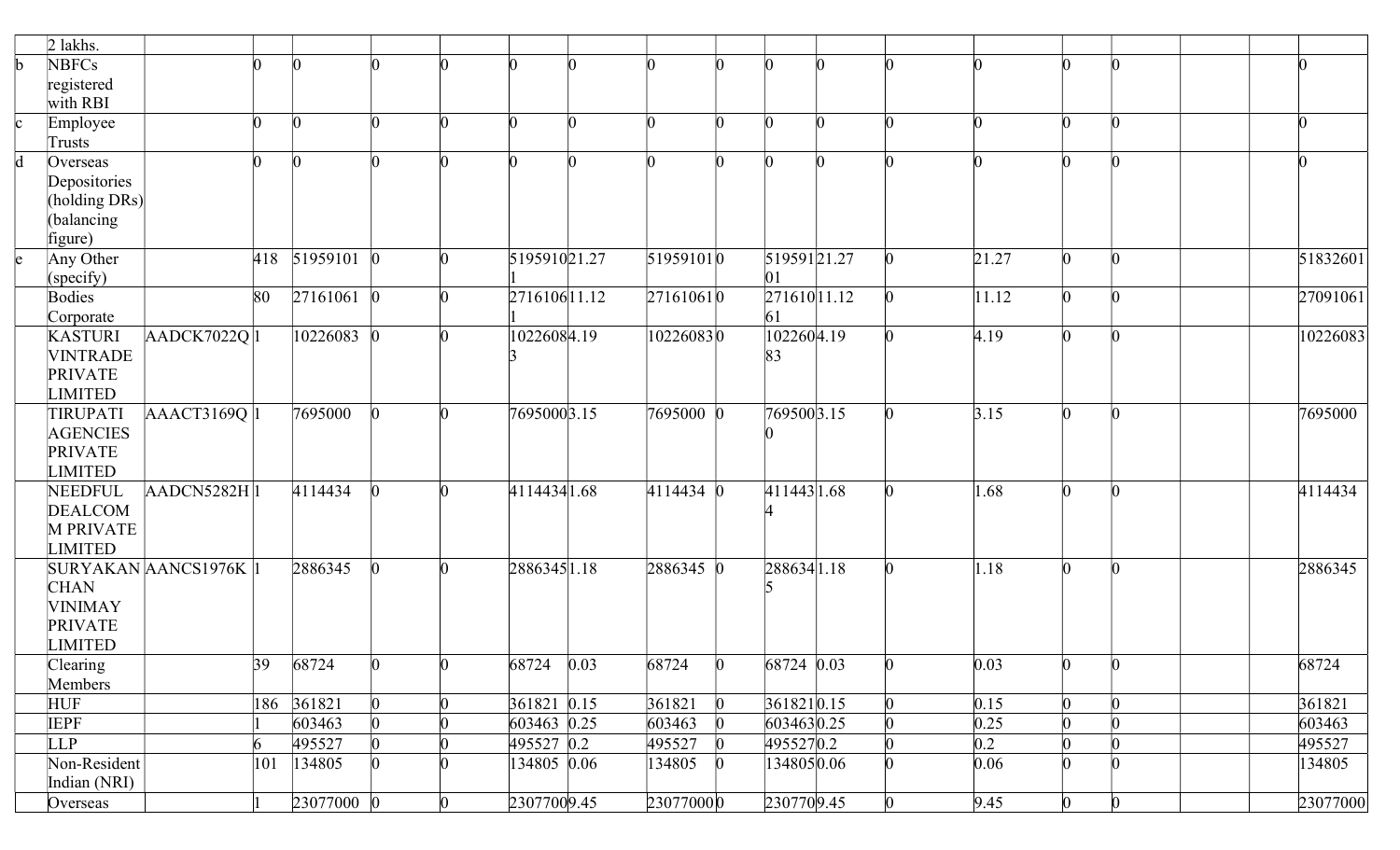| Corporate   |                     |                                       |                 |  |              |      |           | $ 00\rangle$ |  |       |  |          |
|-------------|---------------------|---------------------------------------|-----------------|--|--------------|------|-----------|--------------|--|-------|--|----------|
| Bodies      |                     |                                       |                 |  |              |      |           |              |  |       |  |          |
|             |                     | $2I$ CAPITAL $AACZ2718B$ <sup>1</sup> | 23077000        |  | 23077009.45  |      | 230770000 | 2307709.45   |  | 9.45  |  | 23077000 |
| PCC         |                     |                                       |                 |  |              |      |           |              |  |       |  |          |
| Trusts      |                     |                                       | 1900            |  | 1900         |      | 1900      | 1900         |  |       |  | 200      |
|             | Unclaimed or        |                                       | 54800           |  | 54800        | 0.02 | 54800     | 54800 0.02   |  | 0.02  |  |          |
| Suspense or |                     |                                       |                 |  |              |      |           |              |  |       |  |          |
| Escrow      |                     |                                       |                 |  |              |      |           |              |  |       |  |          |
| Account     |                     |                                       |                 |  |              |      |           |              |  |       |  |          |
| Sub-Total   |                     |                                       | 1110 57492734 0 |  | 574927323.54 |      | 574927340 | 57492723.54  |  | 23.54 |  | 56607334 |
| (B)(3)      |                     |                                       |                 |  |              |      |           | 34           |  |       |  |          |
|             | <b>Total Public</b> |                                       | 1112 85757000   |  | 857570035.11 |      | 857570000 | 85757035.11  |  | 35.11 |  | 84771100 |
|             | Shareholding        |                                       |                 |  |              |      |           | $00\,$       |  |       |  |          |
| $(B)=$      |                     |                                       |                 |  |              |      |           |              |  |       |  |          |
|             | $(B)(1)+(B)(2)$     |                                       |                 |  |              |      |           |              |  |       |  |          |
| $+(B)(3)$   |                     |                                       |                 |  |              |      |           |              |  |       |  |          |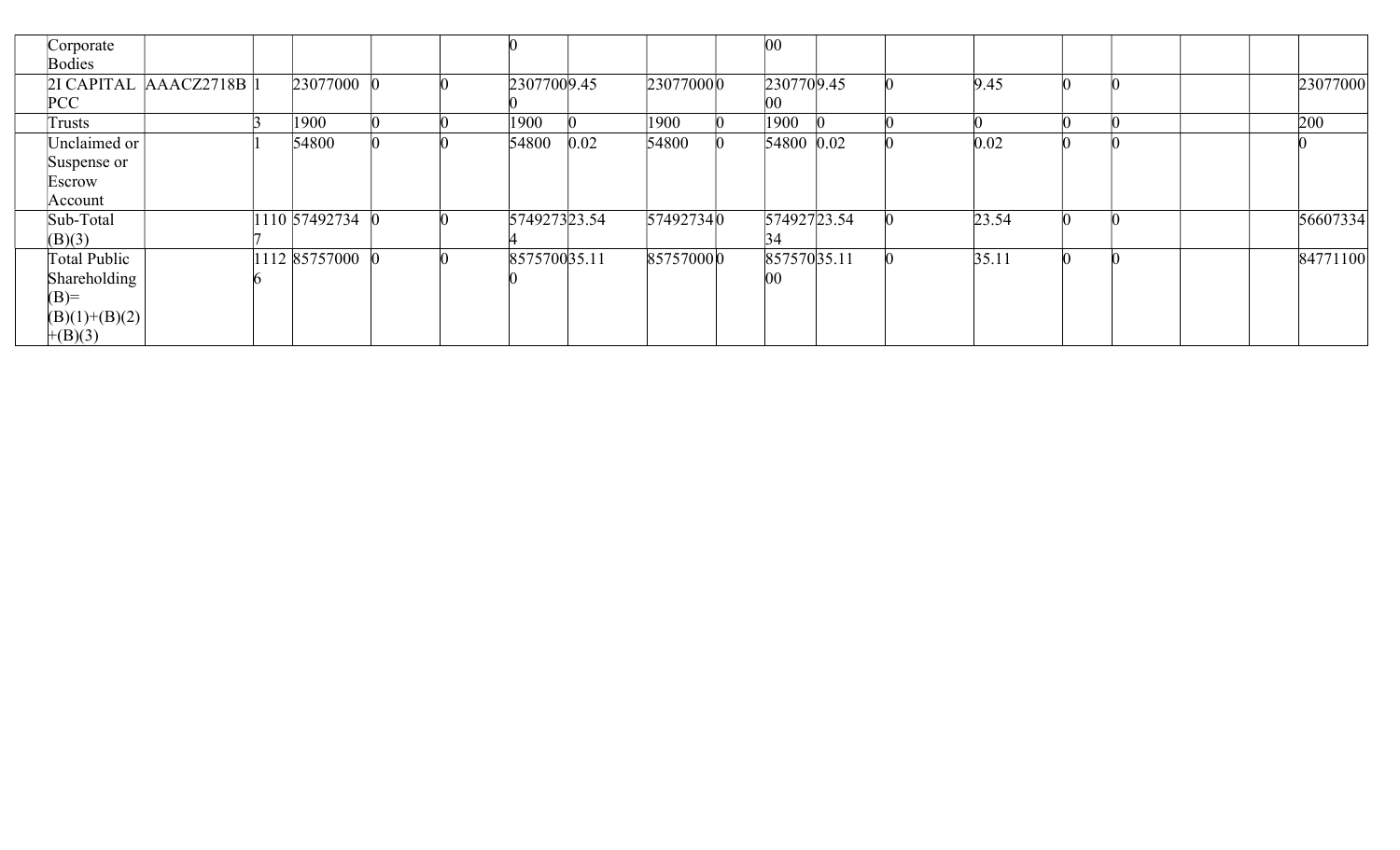|                | Fable IV - Statement showing shareholding pattern of the Non-Promoter- Non-Public shareholder<br><b>Category &amp; Name</b><br>PAN<br>of the<br>(II) | No. of<br>share | No. of<br>fully                         | <b>Partly</b><br>Nos. of<br>paid-up<br>shares                                          | Total no.<br>shares                               | Shareholder<br>ding %                  |                  | <b>Number of Voting Rights held in</b><br>each class of securities |                  |                                     | No. of<br><b>Shares</b>                                                            | <b>Total</b><br>shareholding                                                                 |                | <b>Number of</b><br><b>Locked in</b> | Number of<br><b>Shares</b>                                              | <b>Number of</b>                                               |
|----------------|------------------------------------------------------------------------------------------------------------------------------------------------------|-----------------|-----------------------------------------|----------------------------------------------------------------------------------------|---------------------------------------------------|----------------------------------------|------------------|--------------------------------------------------------------------|------------------|-------------------------------------|------------------------------------------------------------------------------------|----------------------------------------------------------------------------------------------|----------------|--------------------------------------|-------------------------------------------------------------------------|----------------------------------------------------------------|
|                | <b>Shareholders</b><br>$\theta$                                                                                                                      | older<br>(III)  | paid<br>up<br>equity<br>share<br>s held | equity<br>underlying<br>shares<br><b>Depository</b><br>Receipts<br>held<br>(V)<br>(VI) | held<br>$\frac{\text{(VII =}\n}{\text{IV+V+VI)}}$ | calculate<br>d as per<br>SCRR,<br>1957 |                  | <b>No of Voting Rights</b>                                         | (IX)             | Total as a %                        | <b>Underlying</b><br><b>Outstanding</b><br>convertible<br>securities<br>(Including | , as a %<br>assuming<br>full<br>conversion<br>of                                             | No.            | shares<br>(XII)<br>As a              | pledged or<br>otherwise<br>encumbered<br>(XIII)<br>No.<br>As a          | equity<br>shares held<br>in<br>dematerialized<br>form<br>(XIV) |
|                |                                                                                                                                                      |                 | (IV)                                    |                                                                                        |                                                   | As a % of<br>(A+B+C2)<br>(VIII)        |                  | Class X Class Y   Total                                            |                  | of Total<br><b>Voting</b><br>rights | Warrants)<br>(X)                                                                   | convertible<br>securities (<br>as a<br>percentage<br>of diluted<br>share<br>capital)<br>(XI) |                | % of total<br>Shar es<br>held        | (Not<br>% of total<br>applicable<br>share s held<br>(Not<br>applicable) | (Not<br>Applicable)                                            |
|                | Custodian/DR<br>Holder                                                                                                                               | $\theta$        | $\mathbf{0}$                            | $\overline{0}$<br>$\overline{0}$                                                       | $\boldsymbol{0}$                                  |                                        | $\boldsymbol{0}$ | $\overline{0}$                                                     | $\boldsymbol{0}$ | $\overline{0}$                      | $\overline{0}$                                                                     |                                                                                              | $\overline{0}$ | $\overline{0}$                       |                                                                         | $\boldsymbol{0}$                                               |
| $\overline{2}$ | Employee Benefit<br>Trust (under SEBI<br>(Share based<br>Employee Benefit)<br>Regulations, 2014)                                                     | $\Omega$        | $\overline{0}$                          | $\overline{0}$<br>$\overline{0}$                                                       | $\overline{0}$                                    | $\Omega$                               | $\overline{0}$   | $\theta$                                                           | $\overline{0}$   | $\overline{0}$                      | $\overline{0}$                                                                     | $\mathbf{0}$                                                                                 | $\overline{0}$ | $\overline{0}$                       |                                                                         | $\boldsymbol{0}$                                               |
|                | Total Non-<br>Promoter-Non<br>Public Shareholding<br>$(C) = (C)(1)+(C)(2)$                                                                           | $\Omega$        | $\overline{0}$                          | $\theta$<br>$\mathbf{0}$                                                               | $\theta$                                          |                                        | $\overline{0}$   | $\Omega$                                                           | $\overline{0}$   | $\overline{0}$                      | $\mathbf{0}$                                                                       |                                                                                              | $\overline{0}$ | $\theta$                             |                                                                         | $\overline{0}$                                                 |

### Table V - Statement showing shareholding pattern of the Significant Beneficiary Owner (SBO)

|   | Name                      | PAN        | Passport No. in case of a<br>foreign national | Nationality |               |                      | Details of holding/ exercise of right of the SBO in the reporting company, whether direct or indirect* |                            |                                                | Date of creation / acquisition of<br>significant beneficial interest |
|---|---------------------------|------------|-----------------------------------------------|-------------|---------------|----------------------|--------------------------------------------------------------------------------------------------------|----------------------------|------------------------------------------------|----------------------------------------------------------------------|
|   |                           |            |                                               |             | <b>Shares</b> | <b>Voting rights</b> | <b>Rights on distributable</b><br>dividend or any other<br>distribution                                | <b>Exercise of control</b> | <b>Exercise of</b><br>significant<br>influence |                                                                      |
|   | Nikhil V. Merchant        | AAEPM1722D |                                               | India       | 51.6          | 51.6                 |                                                                                                        |                            |                                                |                                                                      |
|   | <b>SWAN REALTORS</b>      | AAFCS3263D |                                               | India       | 17.03         | 17.03                |                                                                                                        | Yes                        | Yes                                            | 20-Feb-1992                                                          |
|   | PRIVATE LIMITED           |            |                                               |             |               |                      |                                                                                                        |                            |                                                |                                                                      |
| B | <b>SWAN ENGITECH</b>      | AAACS6331H |                                               | India       | 15.72         | 15.72                |                                                                                                        | Yes                        | Yes                                            | 20-Feb-1992                                                          |
|   | <b>WORKS PRIVATE</b>      |            |                                               |             |               |                      |                                                                                                        |                            |                                                |                                                                      |
|   | LIMITED                   |            |                                               |             |               |                      |                                                                                                        |                            |                                                |                                                                      |
|   | <b>DAVE IMPEX PRIVATE</b> | AAACD1314M |                                               | India       | 18.85         | 18.85                |                                                                                                        | Yes                        | Yes                                            | 20-Feb-1992                                                          |
|   | LIMITED                   |            |                                               |             |               |                      |                                                                                                        |                            |                                                |                                                                      |